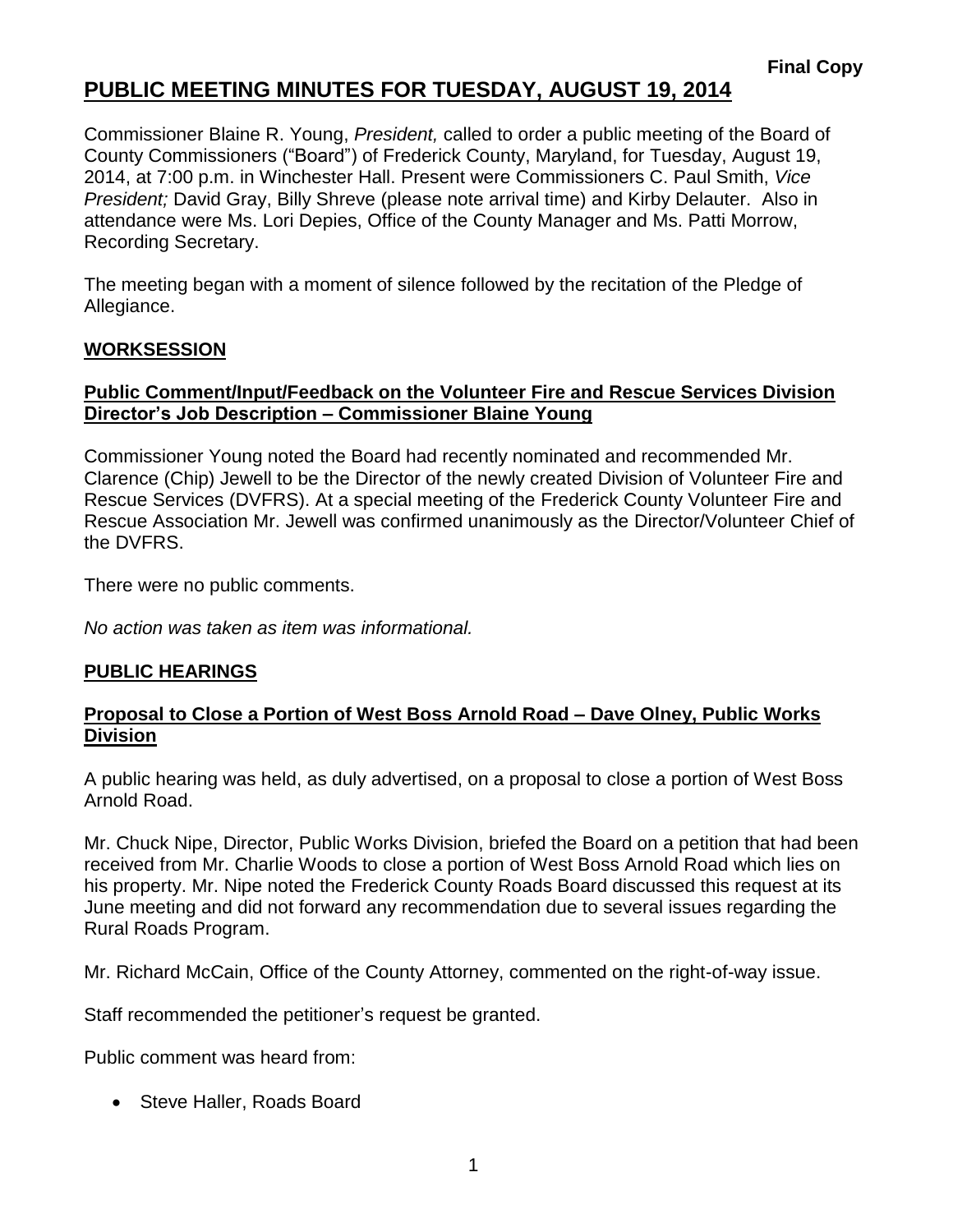# **PUBLIC MEETING MINUTES FOR TUESDAY, AUGUST 19, 2014**

- Paul Fitzgerald, Roads Board
- Charlie Woods and Karen Kwilosz

(Commissioner Shreve arrived to the meeting at 7:30 p.m.)

*Motion to grant the petitioner's request to close approximately .35 miles of county right-of-way on West Boss Arnold Road; abandon the associated county right-of-way; obtain an easement for emergency access, install a lockable gate at the point of closure with a "knox box" to allow for emergency access; and direct staff to prepare an ordinance stating such – Passed 4-0-1.*

| <b>COMMISSIONERS</b> | <b>MOTION</b> | <b>SECOND</b> | <b>YES</b> | <b>NO</b> | <b>ABSTAIN</b> | <b>NOT PRESENT</b> |
|----------------------|---------------|---------------|------------|-----------|----------------|--------------------|
| Young                |               |               |            |           |                |                    |
| <b>Smith</b>         |               |               |            |           |                |                    |
| <b>Shreve</b>        |               |               |            |           |                |                    |
| Gray                 |               |               |            |           |                |                    |
| <b>Delauter</b>      |               |               |            |           |                |                    |

(A copy of the approved/adopted ordinance can be obtained in the County Manager's Office or from the county's website, [www.FrederickCountyMD.gov.](http://www.frederickcountymd.gov/))

#### **Proposal to Remove Tower Road from the Rural Roads Program – Dave Olney, Public Works Division**

A public hearing was held, as duly advertised, on a proposal to remove all of Tower Road from the Rural Roads Program.

Mr. Olney briefed the Board on a petition that was received from Mr. Steve Haller requesting the removal of the entire length (5.5 miles) of Tower Road (from Gambrill Park Road to MD 77) from the Rural Roads Program.

Mr. Olney noted the Frederick County Roads Board voted in favor of sending the petition to the Board for consideration.

Public comment was heard from:

- Steve Haller
- Jane Haller
- Mary Cannetti
- Diane and John Dandois
- Phil Olsen
- Virginia Edmonston
- Walter Bieleski
- Andrew Fruitigur
- Cherry Graziosi
- Jeff Slusher
- Robin Slusher
- David Hunter